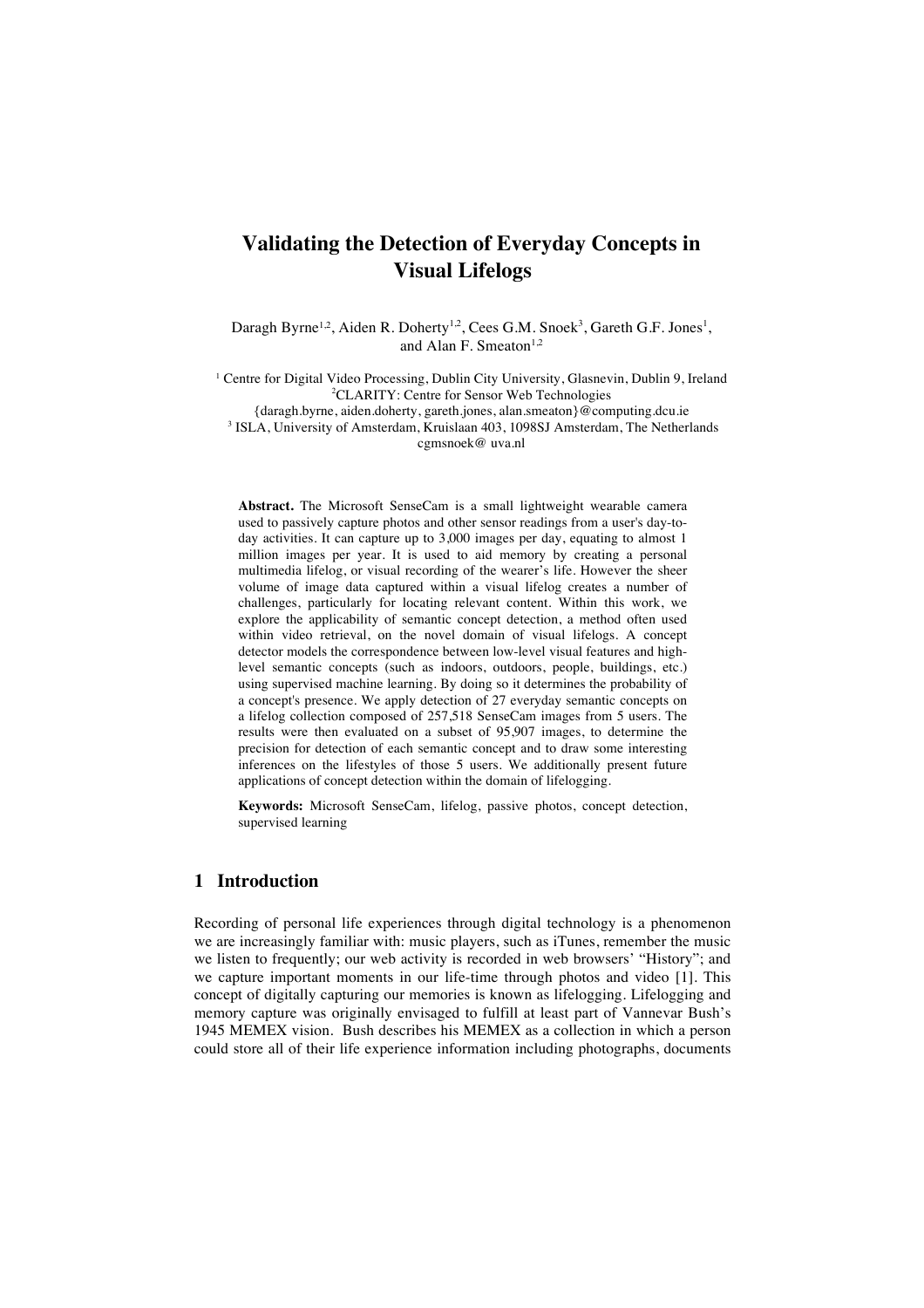and communications "*and which is mechanized so that it may be consulted with exceeding speed and flexibility.*" [3].

A visual lifelogging device, such as the SenseCam, will capture approximately 1 million images per year. The sheer volume of photos collected, and the rate at which a collection can grow, pose significant challenges for the access, management, and utility of such a lifelog. However, inroads to resolving some of the concerns relating to these issues have already been made. For example, in prior work we proposed the aggregation of individual images within a visual lifelog into higher level discrete 'events' which represent single activities in a user's day [8]. Furthermore, work has been carried out to investigate how best to select a single representative keyframe image which best summarises a given event [7]. Lee *et. al.* have constructed an eventoriented browser which enables a user to browse each day in their collection through a calendar controlled interface [19]. This interface allows the 'gisting' or recap of an entire day's activities by presenting a visual summary of the day. The benefit of such daily summaries has been highlighted in the results of a preliminary study carried out between Microsoft Research and Addenbrooke's Hospital, Cambridge, U.K. where visual lifelog recordings notably improved subjects' recall of memories [15].

A fundamental requirement outlined in Bush's MEMEX [3] is that we must provide on-demand, rapid and easy access to the memories and experiences of interest and to achieve this we must be able to support high quality retrieval. While many steps have been taken towards managing such an ever-growing collection [7,8,20], we are still far from achieving Bush's original vision. This is mainly due to the fact that we cannot yet provide rapid, flexible access to content of interest from the collection.

The most obvious form of content retrieval is to offer refinement of the lifelog collection based on temporal information. Retrieval may also be enabled based on the low-level visual features of a query image. However, in order for such a search to be effective the user must provide a visual example of the content they seek to retrieve and there may be times when a user will not possess such an example, or that it may be buried deep within the collection. Augmentation and annotation of the collection with sources of context metadata is another method by which visual lifelogs may be made searchable. Using sources of context such as location or weather conditions has been demonstrated to be effective in this regard [4,10]. There are, however, limitations to these approaches as well, most importantly any portion of the collection without associated context metadata would not be searchable. Moreover, while information derived from sensors such as Bluetooth and GPS [4] may cover the 'who' and the 'where' of events in an individual's lifelog, however, they do not allow for the retrieval of relevant content based on the 'what' of an event.

 An understanding of the 'what' or the semantics of an event would be invaluable within the search process and would empower a user to rapidly locate relevant content. Typically, such searching is enabled in image tools like Flickr through manual user contributed annotations or 'tags', which are then used to retrieve visual content. Despite being effective for retrieval, such a manual process could not be practical within the domain of lifelogging, since it would be far too time and resource intensive given the volume of the collection and the rate at which it grows. Therefore we should explore methods for automatic annotation of visual lifelog collections.

One such method is concept detection, an often employed approach in video retrieval [22,24,27], which aims to describe visual content with confidence values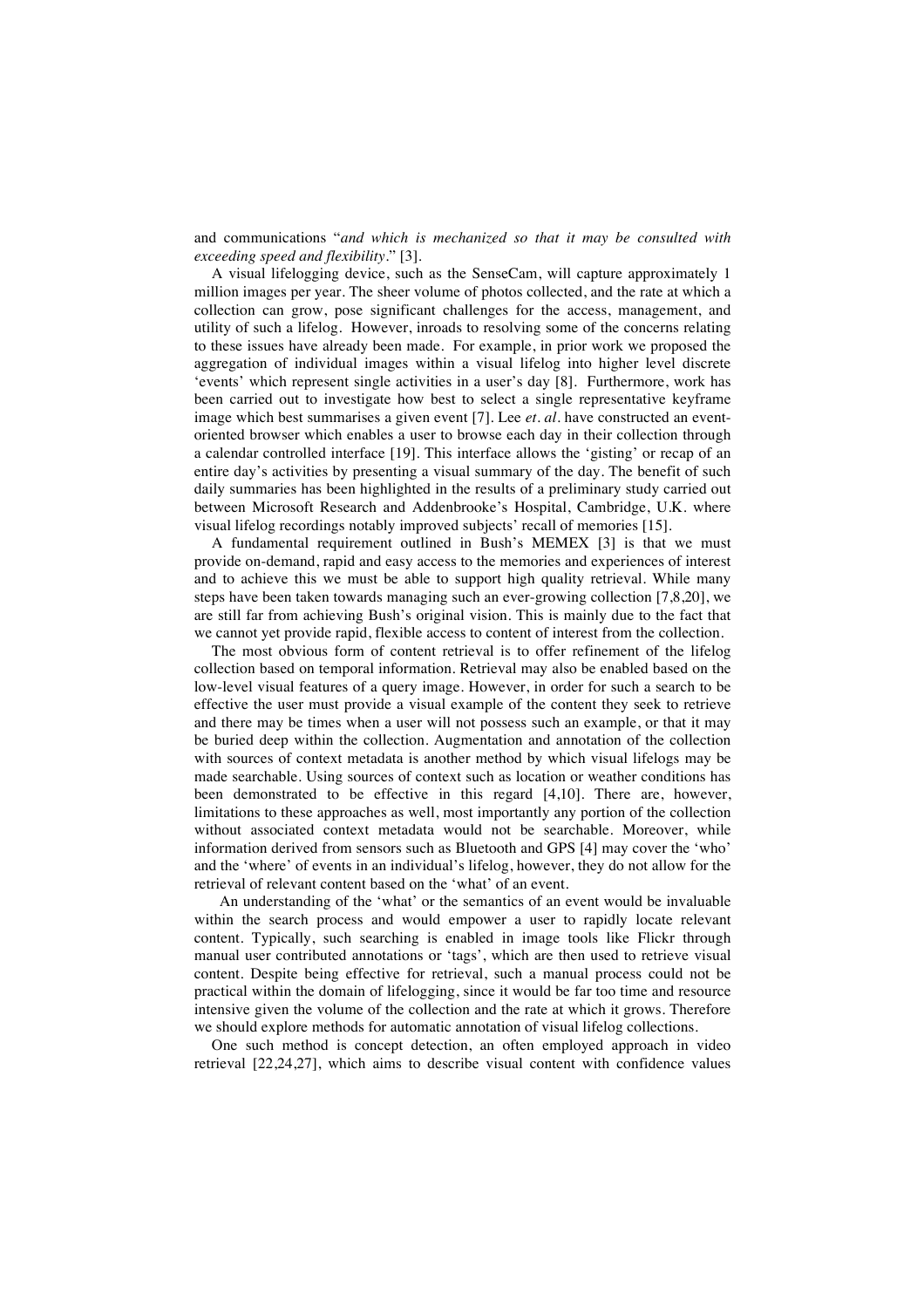indicating the presence or absence of object and scene categories. Although it is hard to bridge the gap between low-level features that one can extract from visual data and the high-level conceptual interpretation a user gives to this data, the video retrieval field has made substantial progress by moving from specific single concept detection methods to generic approaches. Such generic concept detection approaches are achieved by fusion of color-, texture-, and shape-invariant features [11,12,14,25], combined with supervised machine learning using support vector machines [5,26]. The emphasis on generic indexing by learning has opened up the possibility of moving to larger concept detector sets [16,23,28]. Unfortunately these concept detector sets are optimized for the (broadcast) video domain only, and their applicability to other domains such as visual lifelog collections remains as of yet unclear.

Visual lifelog data, and in particular Microsoft SenseCam data – the source for our investigation - is markedly different from typical video or photographic data and as such presents a significantly more challenging domain for visual analysis. SenseCam images tend to be of low quality owing to: their lower visual resolution; their use of a fisheye lens which distorts the image somewhat but increases the field of view; and a lack of flash resulting in many images being much darker than desired for optimal visual analysis. Also, almost half of the images are generally found to contain nondesirable artifacts such as grain, noise, blurring or light saturation [13]. Thus our investigation into the precision and reliability of semantic concept detection methods will provide important insights into their application for visual lifelogs.

The rest of this paper is organised as follows: Section 2 details how we apply concept detection to images captured by the SenseCam lifelogging device; section 3 quantitatively describes how accurate our model is in detecting concepts; section 4 provides interesting inferences on the lifestyles of our users using the detected concepts; while sections 5 and 6 finally summarise this work and detail many interesting future endeavours to be investigated.

### **2. Concept Detection Requirements in the Visual Lifelog Domain**

The major requirements for semantic concept detection on visual lifelogs are as follows: 1) Identification of Everyday Concepts; 2) Reliable and Accurate Detection; and 3) Identification of Positive and Negative Examples. We now discuss how we followed these steps with respect to lifelog images captured by a SenseCam.

#### **Use Case: Concept Detection in SenseCam Images**

To study the applicability of concept detection in the lifelog domain we make use of a device known as the SenseCam. Microsoft Research in Cambridge, UK, have developed the SenseCam as a small wearable device that passively captures a person's day-to-day activities as a series of photographs and readings from in-built sensors [15]. It is typically hung from a lanyard around the neck and, so is oriented towards the majority of activities which the user is engaged in. Anything in the view of the wearer can be captured by the SenseCam because of its fisheye lens. At a minimum the SenseCam will automatically take a new image approximately every 50 seconds,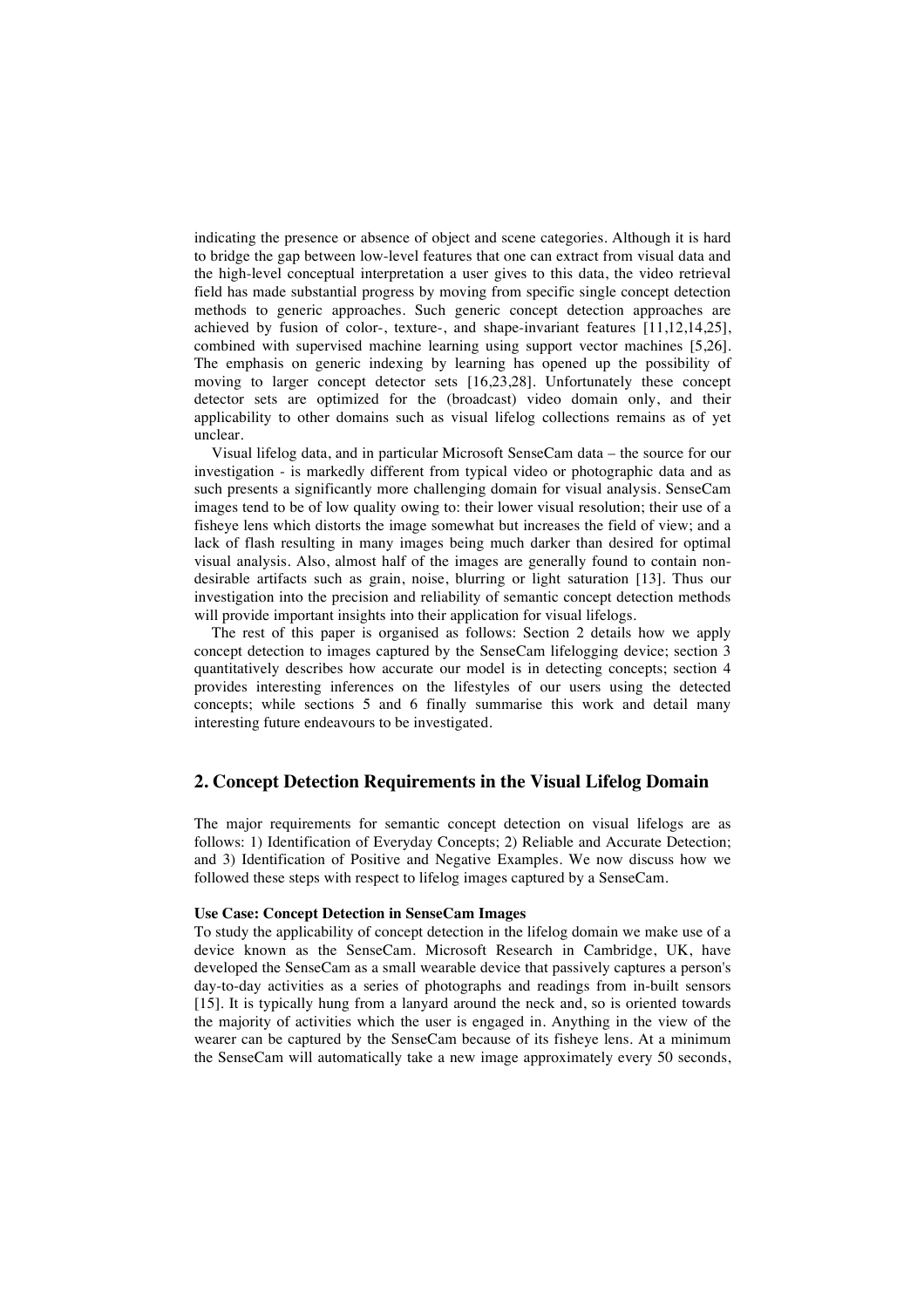but sudden changes in the environment of the wearer, detected by onboard sensors, can trigger more frequent photo capture. The SenseCam can take an average of 3,000 images in a typical day and, as a result, a wearer can very quickly build large and rich photo collections. Already within a year, the lifelog photoset will grow to approximately 1 million images!

**Fig. 1.** The Microsoft SenseCam (Inset: right as worn by a user)



#### **2.1 Collection Overview**

In order to appropriately evaluate concept detection we organised the collection of a large and diverse dataset of 257,518 SenseCam images gathered by five individual users. In order to further ensure diversity, there was no overlap between the periods captured within each user's dataset. A breakdown of the collection is illustrated in Table 1. It is worth noting that not all collections featured the same surroundings. Often collections were subject to large changes in location, behaviour, and environments. This allowed us to more reliably determine the robustness of concept detection in this domain.

| <b>User</b> | <b>Total Images</b> | <b>Number of Concepts Annotated</b> | <b>Days Covered</b> |
|-------------|---------------------|-------------------------------------|---------------------|
|             | 79.595              | 2.180                               | 35                  |
|             | 76.023              | 9.436                               | 48                  |
|             | 42,700              | 27.223                              | 21                  |
|             | 40.715              | 28,023                              | 25                  |
|             | 18.485              | 11.408                              | Ō                   |

**Table 1.** An overview of the image collection used.

#### **2.2 Determining LifeLog Concepts**

Current approaches to semantic concept detection are based on a set of positive and a set of negative labeled image examples by which a classifier system can be trained (see section 2.3). Consequently, as part of this investigation we identify the concepts within the collection for which a set of training examples would be collected. In order to determine the everyday concepts within the collection, a subset of each user's collection was visually inspected by playing the images sequentially at highly accelerated speed. A list of concepts previously used in video retrieval [22,23] and agreed upon as applicable to a SenseCam collection were used as a starting point. As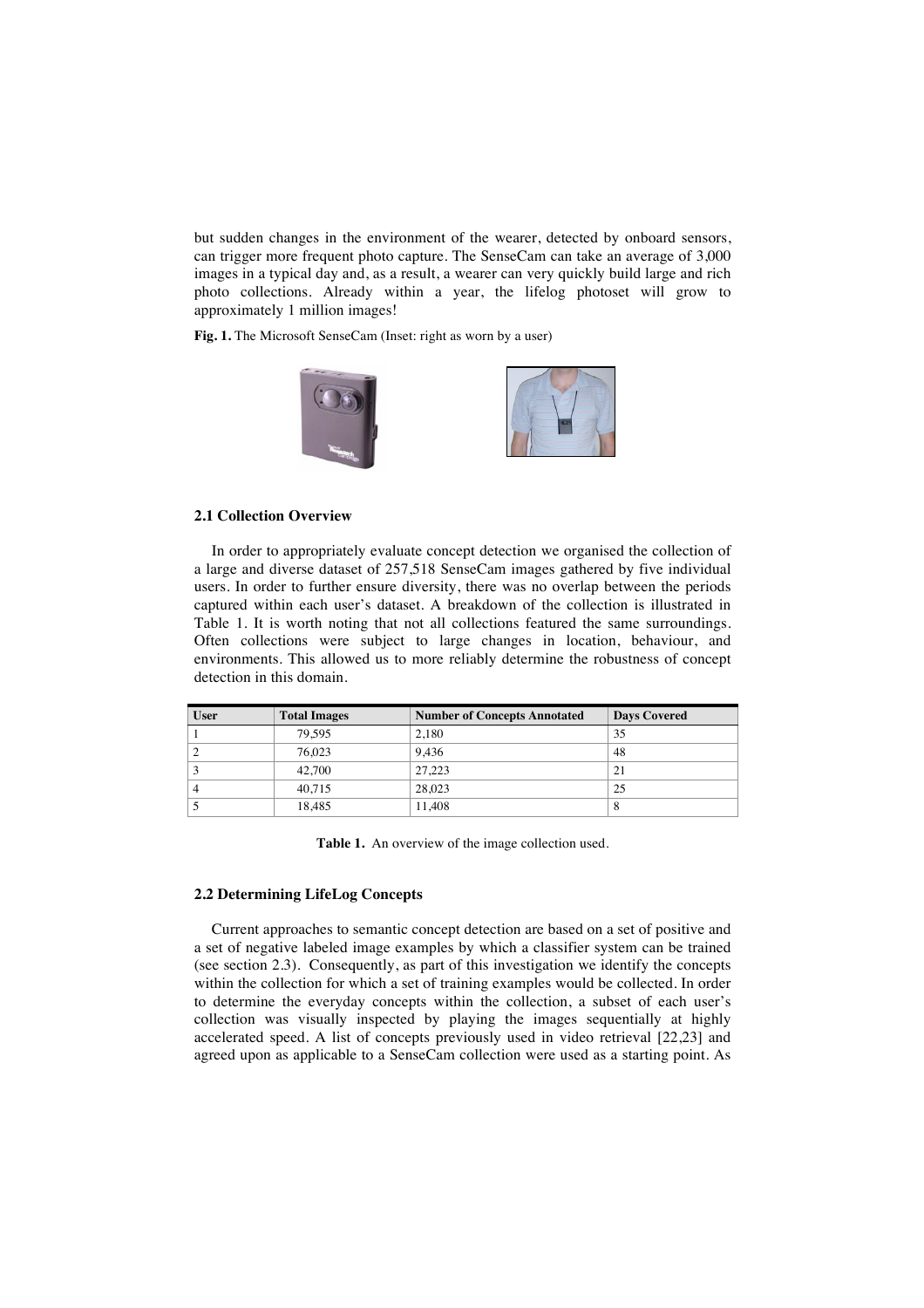| Concept / User                                         | 1              | $\overline{2}$ | 3                | $\overline{\mathbf{4}}$ | 5              | All            |
|--------------------------------------------------------|----------------|----------------|------------------|-------------------------|----------------|----------------|
| <b>Total to Annotate</b>                               | 16111          | 14787          | 8593             | 8208                    | 3697           | 51396          |
| Indoors                                                | 1093           | 1439           | 6790             | 6485                    | 3480           | 19287          |
| Hands                                                  | 1              | 17             | 4727             | 3502                    | 2402           | 10649          |
| Screen (computer/laptop)                               | $\overline{7}$ | 1101           | 4699             | 2628                    | 2166           | 10601          |
| Office                                                 | $\overline{7}$ | 78             | 4759             | 2603                    | 336            | 7783           |
| People                                                 | $\theta$       | 1775           | 573              | 3396                    | 889            | 6633           |
| Outdoors                                               | 250            | 915            | 1248             | 812                     | 67             | 3292           |
| Faces                                                  | $\Omega$       | 553            | 101              | 1702                    | 662            | 3018           |
| Meeting                                                | $\mathbf{0}$   | 808            | $\boldsymbol{0}$ | 1233                    | 355            | 2396           |
| Inside of vehicle, not<br>driving (airplane, car, bus) | 257            | 1326           | 420              | 223                     | $\mathbf{0}$   | 2226           |
| Food (eating)                                          | $\theta$       | 795            | 349              | 870                     | 129            | 2143           |
| <b>Buildings</b>                                       | 140            | 49             | 981              | 621                     | 62             | 1853           |
| Sky                                                    | $\Omega$       | 202            | 720              | 525                     | 66             | 1513           |
| Road                                                   | 125            | $\overline{0}$ | 231              | 648                     | $\overline{4}$ | 1008           |
| Tree                                                   | 24             | 44             | 378              | 469                     | 42             | 957            |
| Newspaper/Book (reading)                               | $\mathbf{0}$   | 85             | 13               | 520                     | 309            | 927            |
| Vegetation                                             | $\Omega$       | 3              | 255              | 468                     | 52             | 778            |
| Door                                                   | 28             | $\Omega$       | 279              | 128                     | 144            | 579            |
| Vehicles (external view)                               | 33             | $\theta$       | 322              | 121                     | $\overline{4}$ | 480            |
| Grass                                                  | $\mathbf{0}$   | 122            | 99               | 190                     | 33             | 444            |
| Holding a cup/glass                                    | $\Omega$       | $\mathbf{0}$   | 21               | 353                     | 44             | 418            |
| Giving Presentation /<br>Teaching                      | $\Omega$       | 43             | $\overline{0}$   | 309                     | $\Omega$       | 352            |
| Holding a mobile phone                                 | $\theta$       | $\overline{4}$ | 54               | 28                      | 147            | 233            |
| Shopping                                               | $\theta$       | 75             | 102              | 48                      | 3              | 228            |
| Steering wheel (driving)                               | 208            | $\theta$       | $\overline{0}$   | $\Omega$                | $\theta$       | 208            |
| Toilet/Bathroom                                        | 6              | $\mathbf{0}$   | 75               | 93                      | $\theta$       | 174            |
| Staircase                                              | $\theta$       | $\overline{c}$ | 26               | 48                      | 11             | 87             |
| View of Horizon                                        | 1              | $\mathbf{0}$   | $\mathbf{1}$     | $\mathbf{0}$            | $\mathbf{1}$   | $\mathfrak{Z}$ |

Table 2. An outline of the 27 concepts and the no. of positive examples per concept and per user.

a new identifiable 'concept' was uncovered within the collection it was added to this list. Each observed repetition of the concept gave it additional weight and ranked it more highly for inclusion. Over 150 common concepts were identified in this process. It was decided that the most representative (i.e. everyday) concepts should be selected and as such these were then narrowed to just 27 core concepts through iterative review and refinement. Criteria for this refinement included the generalisability of the concept across collections and users. For example, the concepts 'mountain' and 'snow' occurred in User 1's collection frequently but could not be considered as an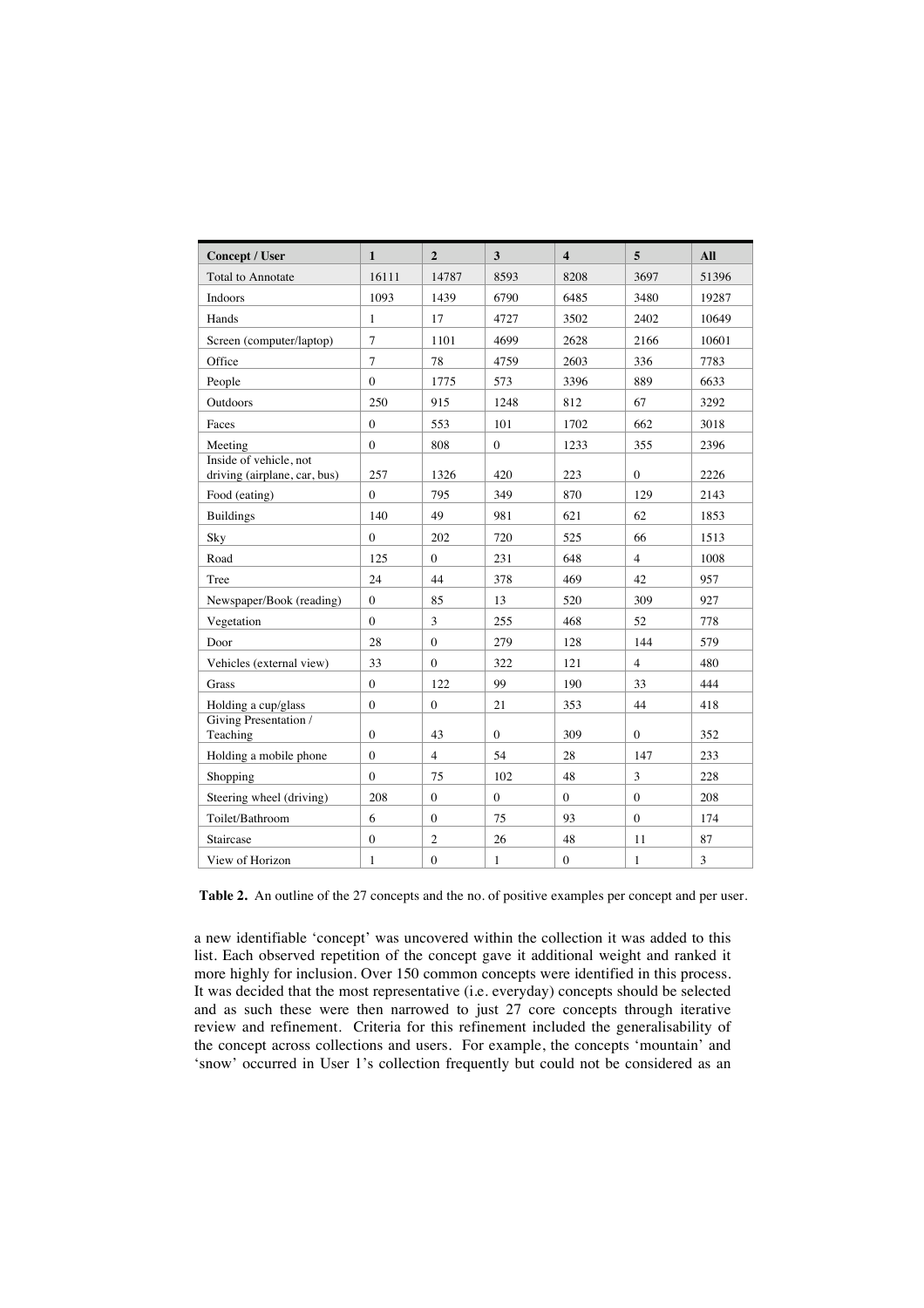everyday concept as it was not present in the remaining collections. As such the 27 concepts represent a set of everyday core concepts most likely to be collection independent, which should consequently be robust with respect to the user and setting. These core concepts are outlined in Figure 2 using visual examples from the collection. Given that some concepts are related (e.g. it is logical to expect that 'buildings' and 'outdoors' would co-occur), it is important to note that each image may contain multiple (often semantically related) concepts.

A large-scale manual annotation activity was undertaken to provide the required positive and negative labeled image examples. As annotating the entire collection was impractical and given that SenseCam images tend to be temporally consistent the collection was skimmed by taking every  $5<sup>th</sup>$  image. Collection owners annotated their own SenseCam images for the presence of each of the concepts. As by their nature lifelog images are highly personal, it is important for privacy reasons that it is only the owner of the lifelog images who labels his or her images. Therefore, collection owners annotated their own SenseCam images for each concept. This also provided the opportunity for them to remove any portion of their collection they did not wish to have included as part of this study. All users covered their entire skimmed collection with the exception of User 1, who only partially completed the annotation process on a subset of his collection. The number of positive examples for each concept and for each user is presented in Table 2.

#### **2.3 Concept Detection Process**

Our everyday concept detection process is composed of three stages: 1) supervised learning, 2) visual feature extraction, and 3) feature and classifier fusion, each of these stage uses the implementation detailed below.

*Supervised Learner:* We perceive concept detection in lifelogs as a pattern recognition problem. Given pattern  $x$ , part of an image  $i$ , the aim is to obtain a probability measure, which indicates whether semantic concept  $\omega_j$  is present in image *i.* Similar to [16,24,27,28], we use the Support Vector Machine (SVM) framework [26] for supervised learning of concepts. Here we use the LIBSVM implementation [5] with radial basis function and probabilistic output [21]. We obtain good SVM settings by using an iterative search on a large number of parameter combinations.

*Visual Feature Extraction:* For visual feature extraction we adopt the well-known codebook model, see e.g. [17], which represents an image as a distribution over codewords. We follow [25] to build this distribution by dividing an image in several overlapping rectangular regions. We employ two visual feature extraction methods to obtain two separate codebook models, namely: 1) *Wiccest features*, which rely on natural image statistics and are therefore well suited to detect natural sceneries, and 2) *Gabor features*, which are sensitive to regular textures and color planes, and therefore well suited for the detection of man-made structures. Both these image features measure colored texture.

Wiccest features [11] utilise natural image statistics to model texture information. Texture is described by the distribution of edges in a certain image region. Hence, a histogram of a Gaussian derivative filter is used to represent the edge statistics. It was shown in [12] that the complete range of image statistics in natural textures can be well modeled with an integrated Weibull distribution, which in turn can be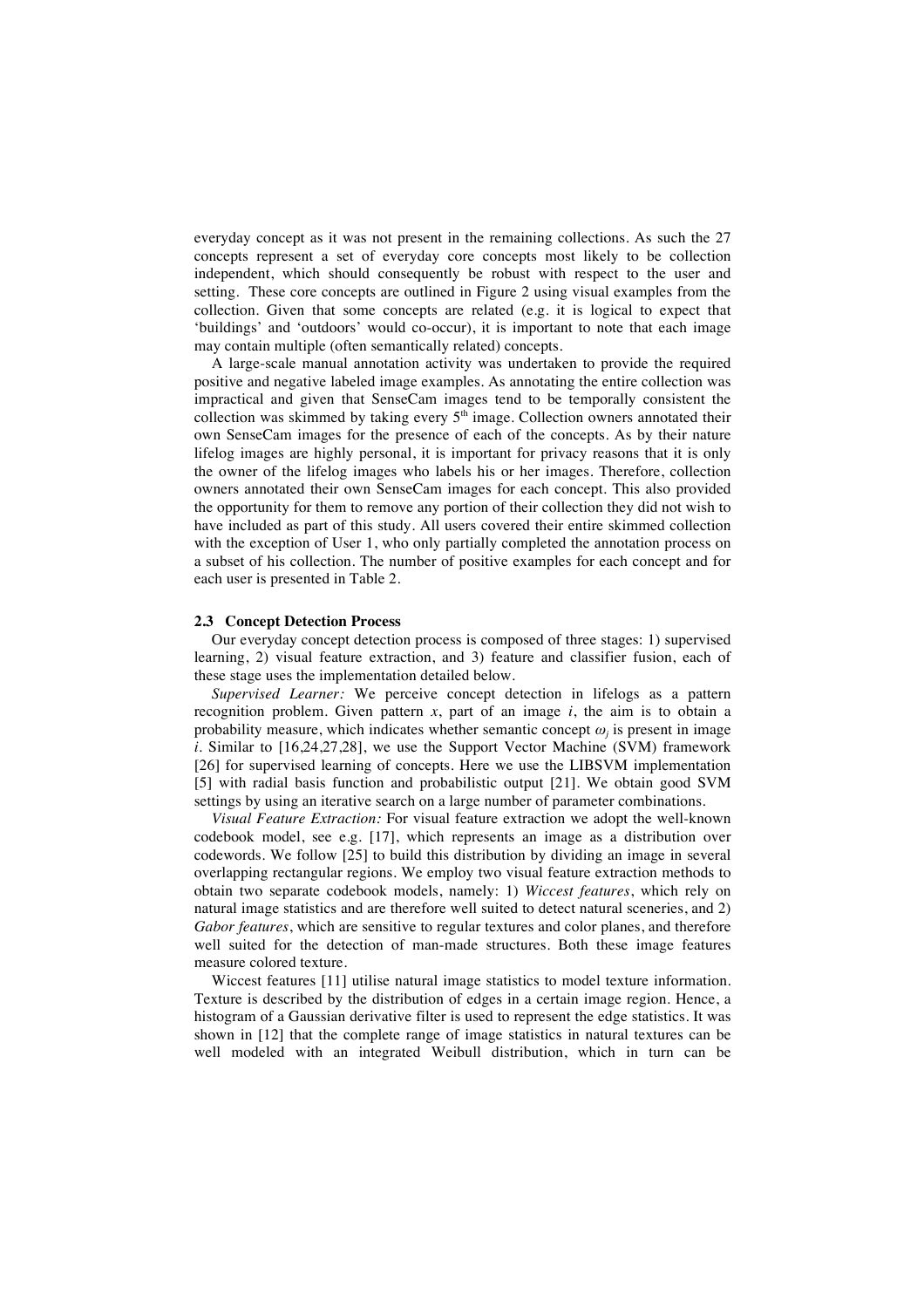**Figure 2.** Visual examples of each of the 27 everyday concepts as detected and validated for the lifelog domain.



characterised by just 2 parameters. Thus, 2 Weibull parameter values for the *x*-edges and *y*-edges of the three color channels yields a 12 dimensional descriptor. We construct a codebook model from this low-level region description by computing the similarity between each region and a set of 15 predefined semantic color-texture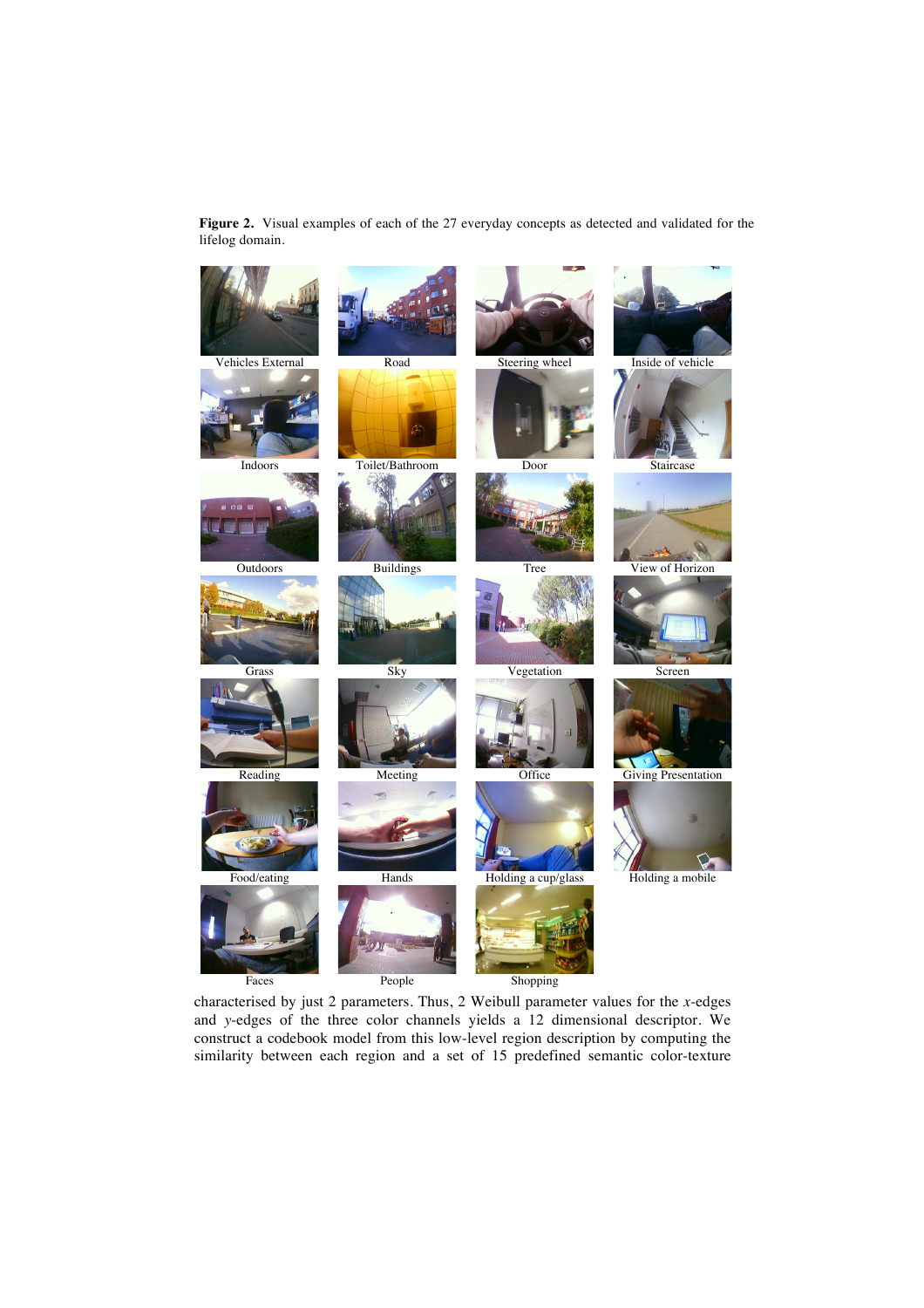patches (including e.g. sand, brick, and water), using the accumulated fraction between their Weibull parameters as a similarity measure [25]. We perform this procedure for two region segmentations, two scales, the *x*- and the *y*-derivatives, yielding a codebook feature vector of 120 elements we term *w*.

Gabor filters may be used to measure perceptual surface texture in an image [2]. Specifically, Gabor filters respond to regular patterns in a given orientation on a given scale and frequency. In order to obtain an image region descriptor with Gabor filters we follow these three steps: 1) parameterise the Gabor filters, 2) incorporate color invariance, and 3) construct a histogram. First, the parameters of a Gabor filter consist of orientation, scale and frequency. We use four orientations, 0º, 45º, 90º, 135º, and two (scale, frequency) pairs: (2.828, 0.720), (1.414, 2.094). Second, color responses are measured by filtering each color channel with a Gabor filter. The W color invariant is obtained by normalising each Gabor filtered color channel by the intensity [14]. Finally, a histogram is constructed for each Gabor filtered color channel. We construct a codebook model from this low-level region description by again computing the similarity between each region and a set of 15 predefined semantic color-texture patches, where we use histogram intersection as the similarity measure. Similar to the procedure for *w*, this yields a codebook feature vector of 120 elements we term *g*.

*Feature and Classifier Fusion:* As the visual features *w* and *g* emphasise different visual properties, we consider them independent. Hence, much is to be expected from their fusion. We employ fusion both at the feature level as well as the classifier level. Although the vectors *w* and *g* rely on different low-level feature spaces, their codebook model is defined in the same codeword space. Hence, for feature fusion we can concatenate the vectors *w* and *g* without the need to use normalisation or transformation methods. This concatenation yields feature vector *f* .

For each of the feature vectors in the set  $\{w, g, f\}$  we learn a supervised classifier. Thus for a given image *i* and a concept  $\omega_j$ , we obtain three probabilities, namely:  $p(\omega_j | w_i)$ ,  $p(\omega_j | g_i)$ , and  $p(\omega_j | f_i)$ , based on the same set of labeled examples. To maximize the impact of our labeled examples, we do not rely on supervised learning in the classifier fusion stage. Instead, we employ average fusion of classifier probability scores, as used in many visual concept detection methods [16,24,27,28]. After classifier fusion we obtain our final concept detection score, which we denote  $p(\omega_{ii})$ .

### **3 Validation of Everyday Concept Detection**

In order to validate  $p(\omega_{ii})$ , we manually judged a subset of the collection. To make a determination of its presence we employ a thresholding technique which divides the collection into those considered to contain the concept and those which do not. To achieve this, while simultaneously selecting a threshold value for each concept, we use the Kapur automatic thresholding technique [18]. Since this entropy based nonparametric method does not require any training, it can be easily applied to such a broad collection. We consider any images above the threshold value to be positive examples of that concept. Similarly, any frames below the threshold were considered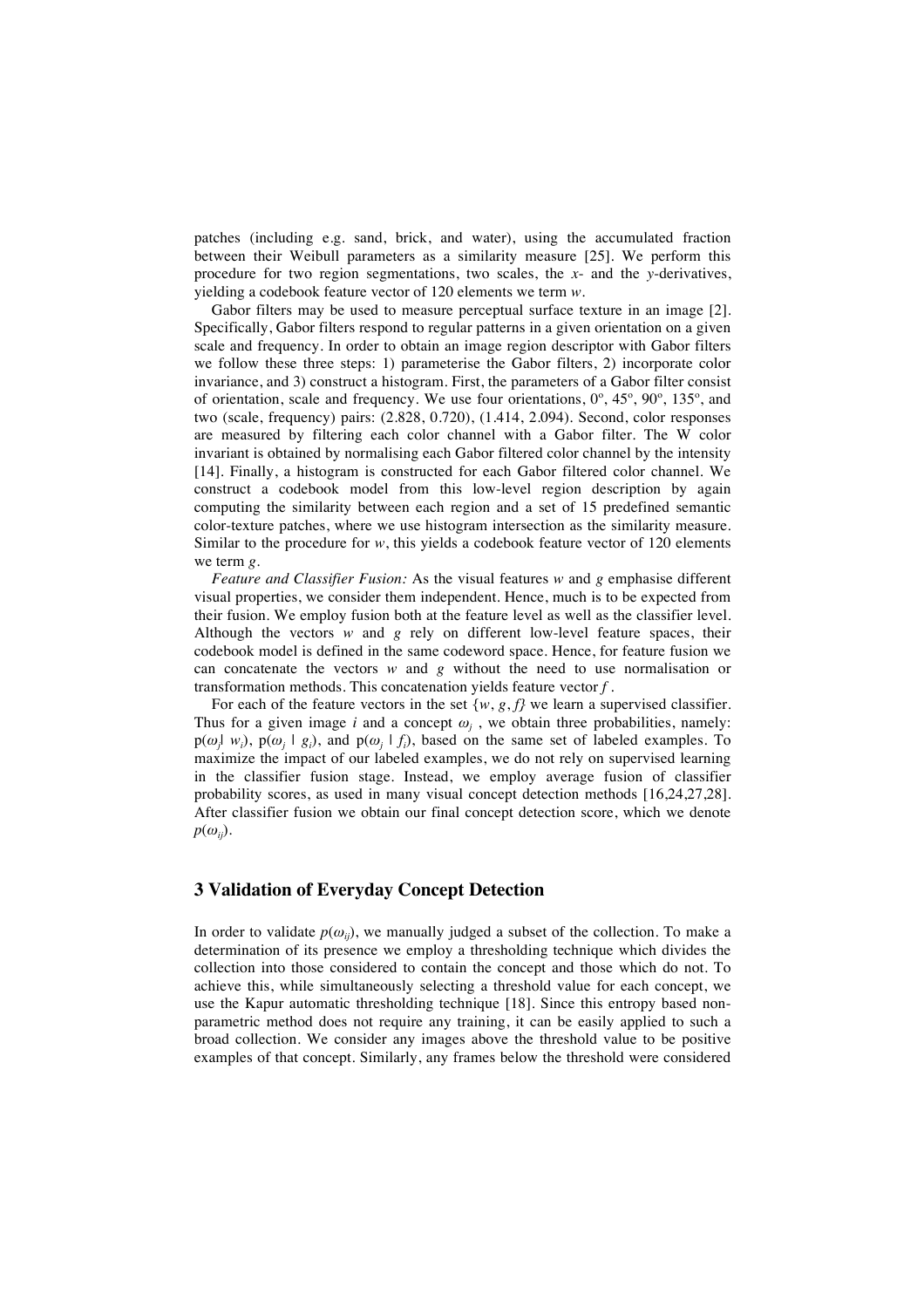| <b>Concept Name</b>   | <b>No. Samples</b><br><b>Provided</b> | Number of<br><b>Judgements</b> | <b>System Positive</b><br><b>Accuracy</b> | <b>System Negative</b><br><b>Accuracy</b> |  |
|-----------------------|---------------------------------------|--------------------------------|-------------------------------------------|-------------------------------------------|--|
| Indoor                | 19,287                                | 3,271                          | 82%                                       | 45%                                       |  |
| Sky                   | 1,513                                 | 4.099                          | 79%                                       | 90%                                       |  |
| Screen                | 10,601                                | 3,761                          | 78%                                       | 85%                                       |  |
| Shopping              | 228                                   | 3,500                          | 75%                                       | 99%                                       |  |
| Office                | 7,783                                 | 3,436                          | 72%                                       | 77%                                       |  |
| steeringWheel         | 208                                   | 3,936                          | 72%                                       | 99%                                       |  |
| Door                  | 579                                   | 3,512                          | 69%                                       | 86%                                       |  |
| Hands                 | 10,649                                | 3,399                          | 68%                                       | 68%                                       |  |
| Veg                   | 778                                   | 3,336                          | 64%                                       | 97%                                       |  |
| Tree                  | 957                                   | 3,736                          | 63%                                       | 98%                                       |  |
| Outdoor               | 3,292                                 | 3.807                          | 62%                                       | 97%                                       |  |
| Face                  | 3,018                                 | 3,452                          | 61%                                       | 91%                                       |  |
| Grass                 | 444                                   | 3,765                          | 61%                                       | 99%                                       |  |
| <i>inside</i> Vehicle | 2,226                                 | 3,604                          | 60%                                       | 93%                                       |  |
| <b>Buildings</b>      | 1,853                                 | 3.654                          | 59%                                       | 98%                                       |  |
| Reading               | 927                                   | 3,420                          | 58%                                       | 94%                                       |  |
| Toilet                | 174                                   | 3,683                          | 58%                                       | 99%                                       |  |
| <b>Stairs</b>         | 87                                    | 2,927                          | 48%                                       | 100%                                      |  |
| Road                  | 1,008                                 | 3,548                          | 47%                                       | 96%                                       |  |
| vehiclesExternal      | 480                                   | 3,851                          | 46%                                       | 98%                                       |  |
| People                | 6,633                                 | 3,024                          | 45%                                       | 90%                                       |  |
| Eating                | 2,143                                 | 3,530                          | 41%                                       | 97%                                       |  |
| holdingPhone          | 233                                   | 3,570                          | 39%                                       | 99%                                       |  |
| holdingCup            | 418                                   | 3,605                          | 35%                                       | 99%                                       |  |
| Meeting               | 2.396                                 | 3,534                          | 34%                                       | 94%                                       |  |
| presentation          | 352                                   | 3779                           | 29%                                       | 99%                                       |  |
| viewHorizon           | 3                                     | 3168                           | 23%                                       | 98%                                       |  |

**Table 4.** Accuracy of detection for each concept (Sorted by 'System Positive Accuracy').

as negative. Next, nine participants manually judged a subset of system positive and negative examples for each concept. In order to judge the intercoder reliability, consistency and accuracy of each annotator's performance; 50 positive and 50 negative examples per concept were randomly selected for judgment by each of the 9 annotators. Additionally, per concept, another 150 system judged positive and negative frames were randomly selected and assigned to every annotator. This resulted in almost 1400 positive and negative unique images per concept to be judged by the 9 annotators (50 to be judged by all 9 plus 9x150 individual judgments).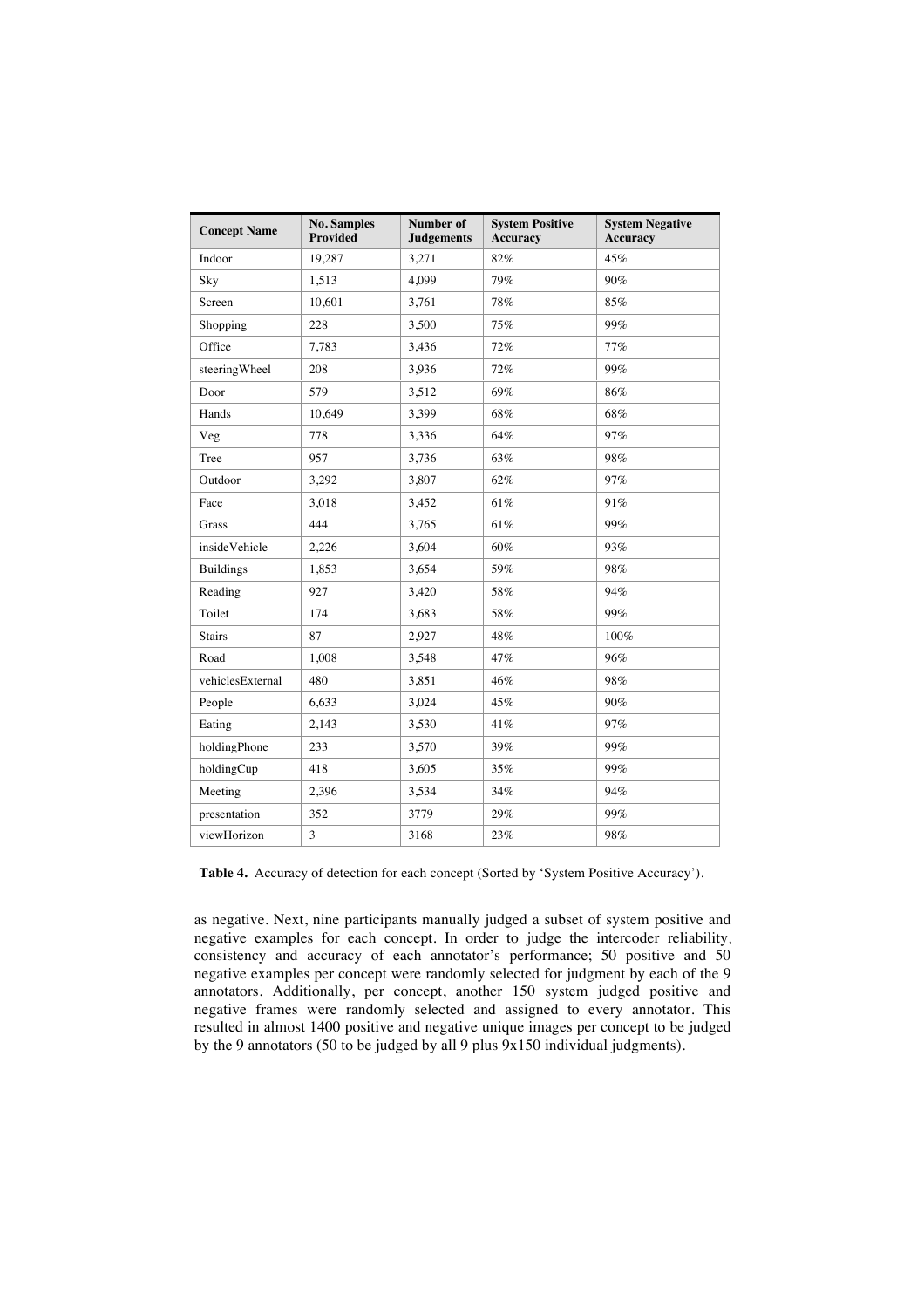To support this judgment process a custom annotation tool was developed. Participants were presented with a tiled list of images and given instructions on how to appropriately judge them against each concept. Users simply clicked an image to mark it as a positive match to the provided concept. For each concept both system judged positive and negative images were presented in tandem and were randomly selected from the total pool of judgments to be made. Annotating in this fashion allowed a total of 95,907 judgments made across all users on 70,659 unique concept validation judgments (which used 58,785 unique images). This yielded a detailed validation of both the images considered positive and negative for each concept.

Each annotator provided judgments for a shared set of 100 images per concept. These images were then used to determine the amount of agreement in the judgments among the nine annotators. An understanding of this 'intercoder reliability' is important as it validates the reliability of the overall annotation process and the performance of the annotators in general. This allows us to ensure that the outcome of the validation process is wholly reliable. The intercoder reliability was determined to be 0.68 for all judgments completed using Fleiss's Kappa [9]. As such the annotations provided by these participants are consistent and have very good inter-coder agreement. Examination at the concept level shows 18 of the 27 concepts had at least 0.6 agreement which is substantial according to Landis and Koch [19]. While examination of individual concepts reveals some variability in inter-rater reliability and a number of lower than anticipated agreement for a minority of the concepts  $(k=0.64$  average overall; minimum  $0.37 -$  view of horizon; maximum  $0.86 -$  steering wheel), given that the number of judgments made per annotator was extremely large, this may have had the affect of reducing the overall magnitude of the value. We believe that the agreement between the annotators is sufficiently reliable to use these judgments to validate the automatically detected concepts.

#### **3.1 Analysis of System Results**

From the 95,907 judged results, 72,143 (75%) were determined to be correctly classified by the system. This figure, however, includes both positive and negative images for a concept as determined by the system. Of all those judgments, the system correctly identified 57% of true positives overall. 93% of system negatives were correct, meaning that only 7% of true positives were missed across all the concepts on the entire dataset.

Given the variation in complexity of the concepts and in the level of semantic knowledge they attempt to extract, it is unsurprising that there is notable differences in their performance and accuracy. Furthermore, the quality, variance and number of training examples will impact on the performance of an individual detector and as such these may be factors in their differing performances. This is outlined in Table 4 which is ordered by concept performance. From this it is clear that the 'indoor' detector worked best, with several other concepts providing similarly high degrees of accuracy. These include the "steeringWheel", "office", "shopping", and "screen" concepts. It is also interesting to note from Table 4, that with the exception of the 'indoor' concept, there are very few missed true positive examples in our large set of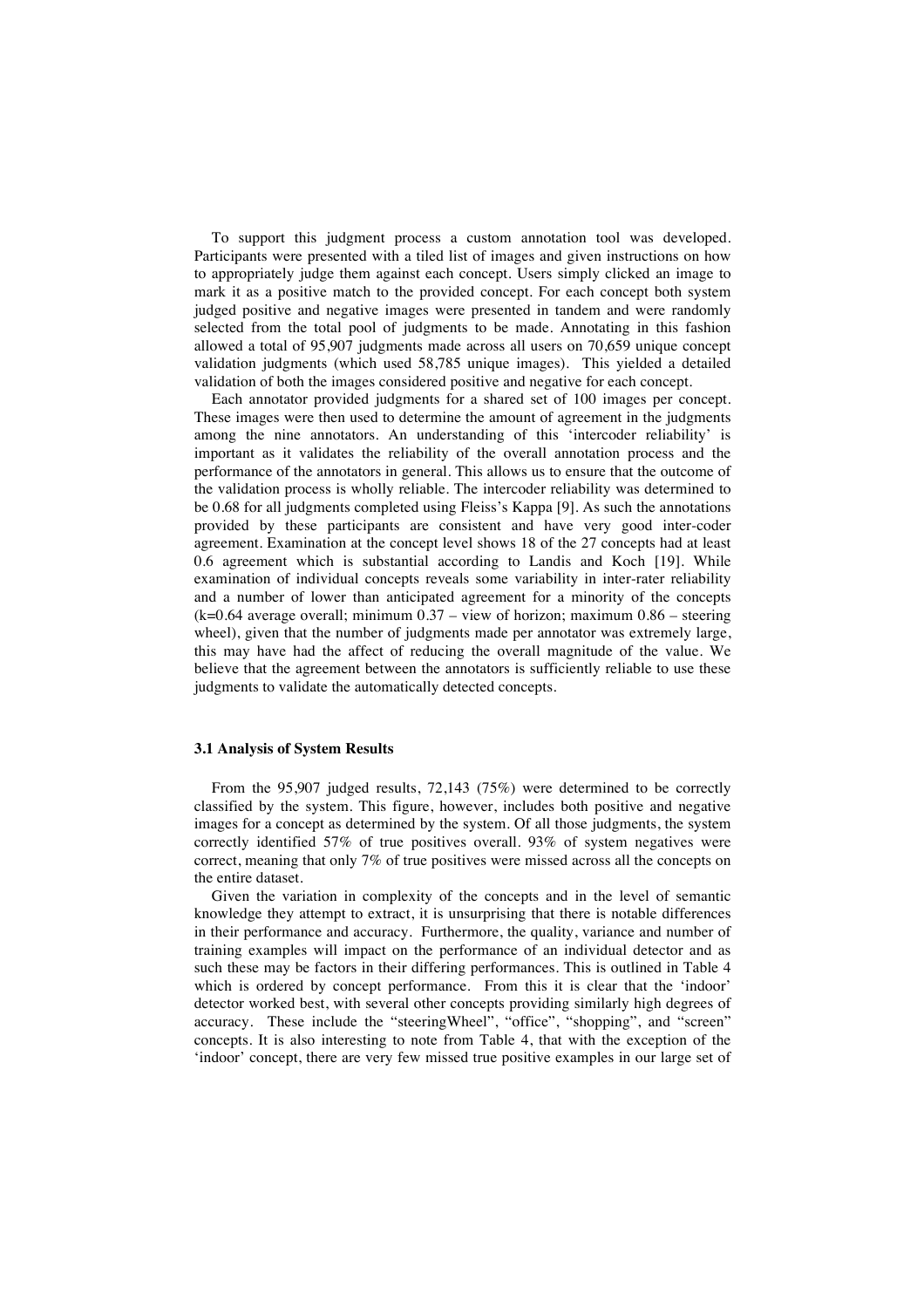judged images. As the images were collected from 5 separate users it is interesting to explore the degree of variance in the performance between concepts (in terms of true positives). The performance ranged from 46% to 72%, but as illustrated in Fig 3, the deviation of results is not so large when the number of concept training samples provided to the system is considered (the blue dashed line at the bottom of Figure 3). There exists a strong correlation of 0.75 between the number of examples provided by each user to the system and the actual system classification results on the set of 95,907 judged results.

17 of the 27 concepts are at least 58% accurate in correctly identifying positive image examples for a given concept. Apart from the "people" concept we argue that the performance of the other concepts can be improved by providing more positive labeled image examples for each concept. We believe the concept detection results on SenseCam images are sufficiently reliable such that inferences on user patterns and behaviour may be made.





### **4 Event-Based Results Of Concept Detection Activity**

The concept detection results provided for the 219,312 images across the five content owners were then further analysed and investigated. There was wide variance in the number of images determined to be relevant from concept to concept. For example, 107,555 "indoor" images were detected, while just 72 images were detected as being of the "viewHorizon" concept. A number of concepts have a semantic relationship. For example, the "tree" (5,438) and "vegetation" (4,242) concepts closely relate to one another and as such have a similar number of positive examples. However, conversely, within the collection there were many more images containing "people" (29,794) than "face" (11,516) concepts. This is initially a little counterintuitive. While this may be attributed to the 'people' detector being relatively unreliable, there is another more probable explanation. Often a wearer will be for example on the street walking, or on a bus, and faces will not be clearly identifiable either as a result of people facing away from the wearer or being in the distance.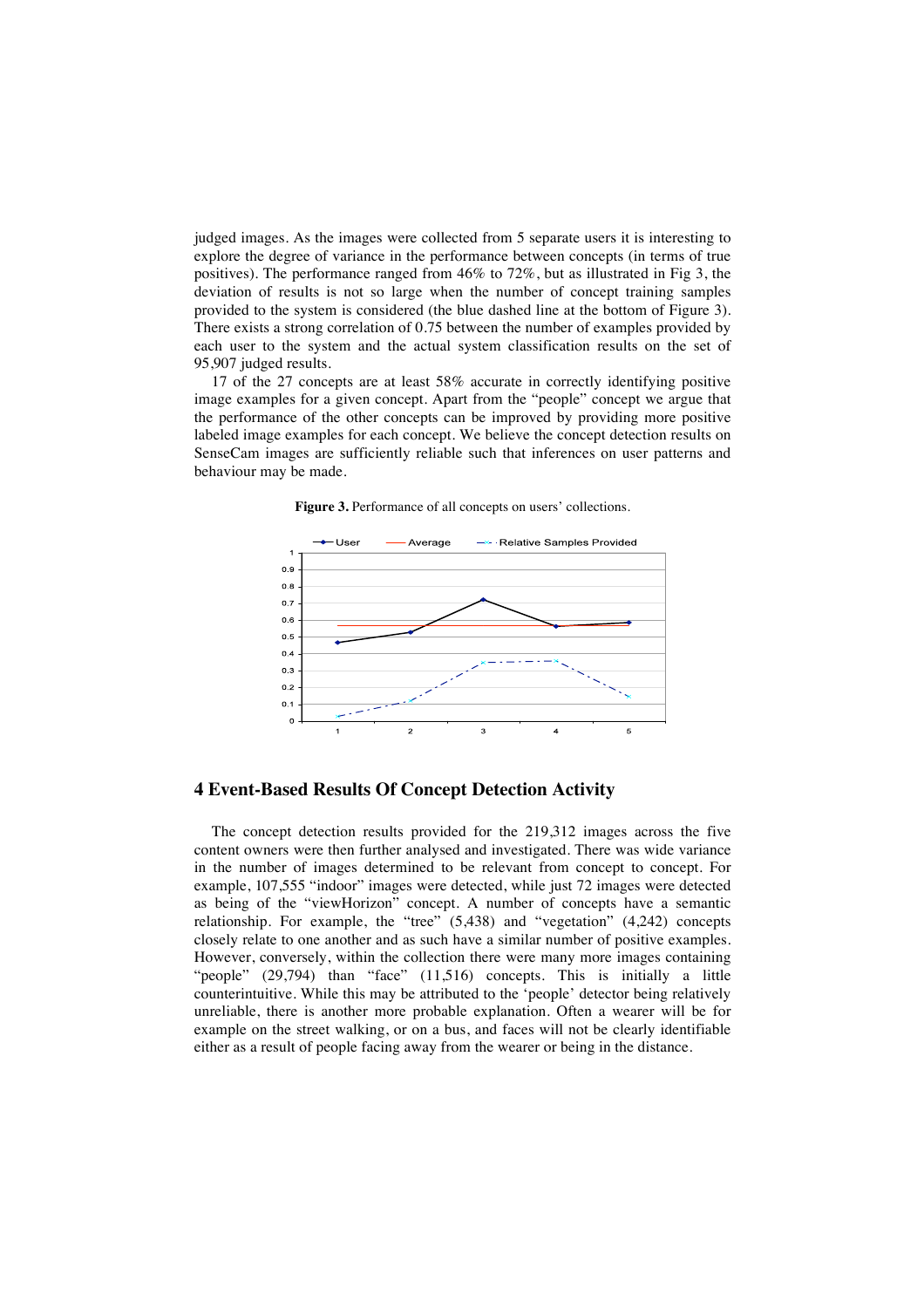All of the collection owners are researchers and it was also noticed that the concepts with the highest number of occurrences closely match that of what would be expected for such users, e.g. "indoor", "screen", "hands" (e.g. on keyboard), "office", "meeting", etc. It should be noted that the concept detectors returns results that quite accurately fit those concepts that our users most commonly encounter.

As previously mentioned, using techniques as outlined in [8], a collection of SenseCam images can be aggregated into a higher level discrete unit known as an 'event'. This has the function of reducing the approximate 3,000 images captured in an average day to on average 20 'events', making the collection far more manageable for its owner. It also has the added advantage of more closely approximating the 'episodic' units in which we as humans consider our past experiences. While our analysis has focused on the accuracy of the concept detectors at the image level, it is, as such, worth considering the concepts as detected at the higher level of 'events'.





Using this event segmentation, we identified a total of 3,030 events in the collection. As a concept will likely be related to the higher-level activity embodied by an event, the concepts were further explored at the event level. To achieve this we determined the concentration of the concepts within each event, e.g. a 'working at the computer' event will have a high percentage of images containing the "screen" and "indoor" concept. To be consistent with our prior analysis on the image-based level, we again made use of the Kapur thresholding approach [18] to determine whether an event had a sufficiently dense concentration of images of a particular concept. That is to say, for each concept we determined the percentage of images in an event that must contain that concept, in order for that event to be considered to represent the concept. "Building events", for example, should have at least 28% of their images identified as being "building", while "indoor" events should have at least 48% of images with the "indoor" concept, etc. It is evident from observation of Fig. 6, the event and image level are very similar in their distribution of concepts. As expected the "indoor", "screen", and "office" concepts are still very common when they are considered in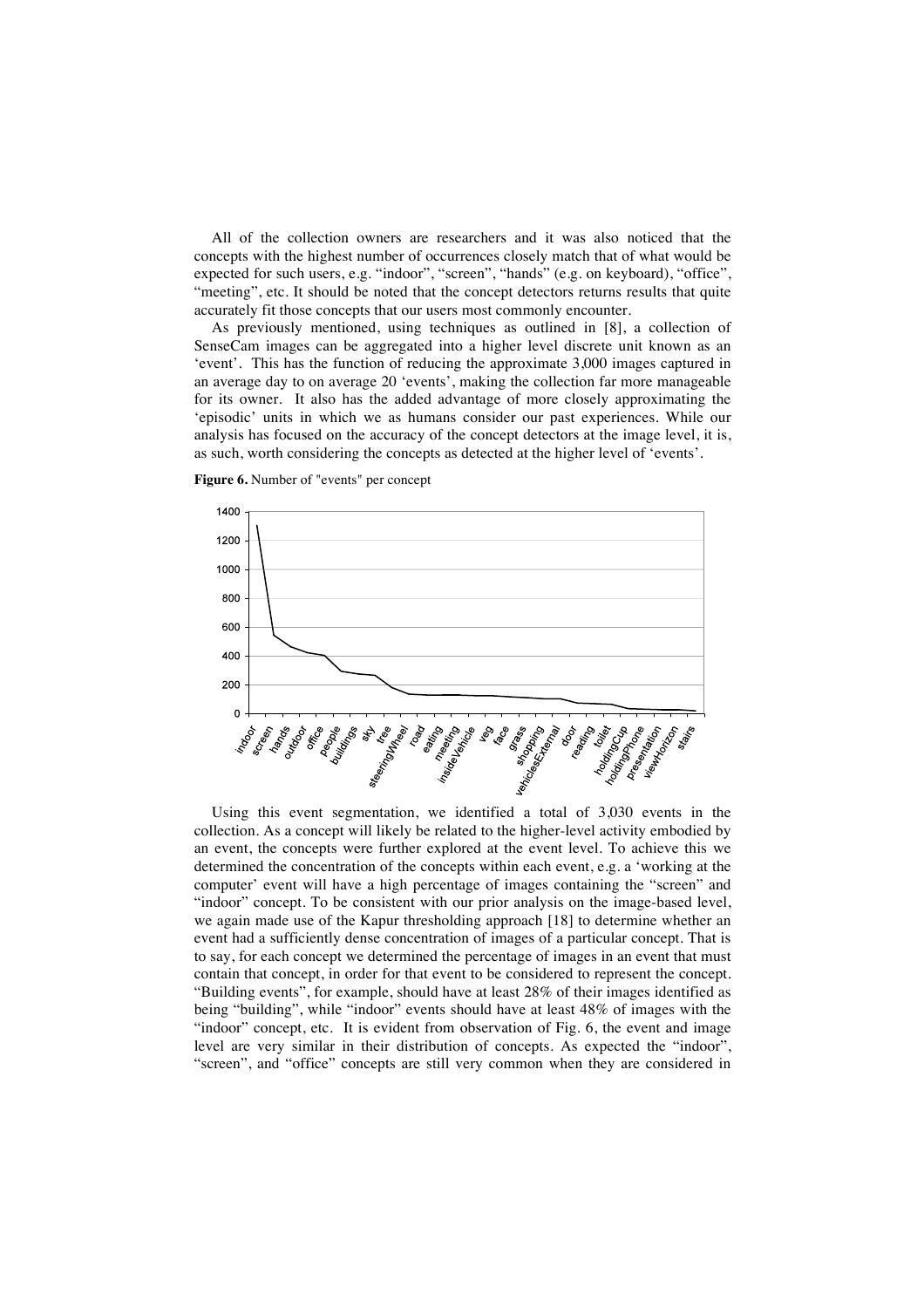terms of events. Likewise, there is a very small sample of events that are under the concept types of "stairs", "viewHorizon", "holdingPhone", etc.

It is particularly interesting to consider, as illustrated by Fig. 7, the number of events each user had (relative to the size of their collection) for each concept type. To explain further, for user 1 the "steeringWheel" concept occurred over 350% more frequently than the median of all the other users. The median value is the x-axis, i.e. 0% different to the median! As such, this graph gives an outline of the differing lifestyles of the users.

**Figure 7.** Deviation of user examples to the median (per concept)



For user 1 it is interesting to observe that he has much more "steeringWheel" and "insideVehicle" events than the other users. This is indeed to be expected given that this user is the only one of our collectors who regularly drove a car. In fact in providing the initial set of 208 positive examples of this concept, user 1 was responsible for all of these images.

For user 2 it is noticeable that there are relatively many more "eating" events. An explanation for this is that this user wore the SenseCam to quite a few conferences, which included quite a few meals. Also this user was generally quite diligent in wearing his SenseCam for breakfast and supper. It is interesting to note that this user did not provide the most samples for this concept detector to train on initially.

For user 3 there were many more "vehiclesExternal" events than for the other users. We attribute this to the fact that this user provided 67% of the samples for the concept detector to train on. While with user number 4, it is quite evident that he has many more "reading" events. An explanation is that this researcher is very diligent in terms of reading his literature, and is well known for this trait.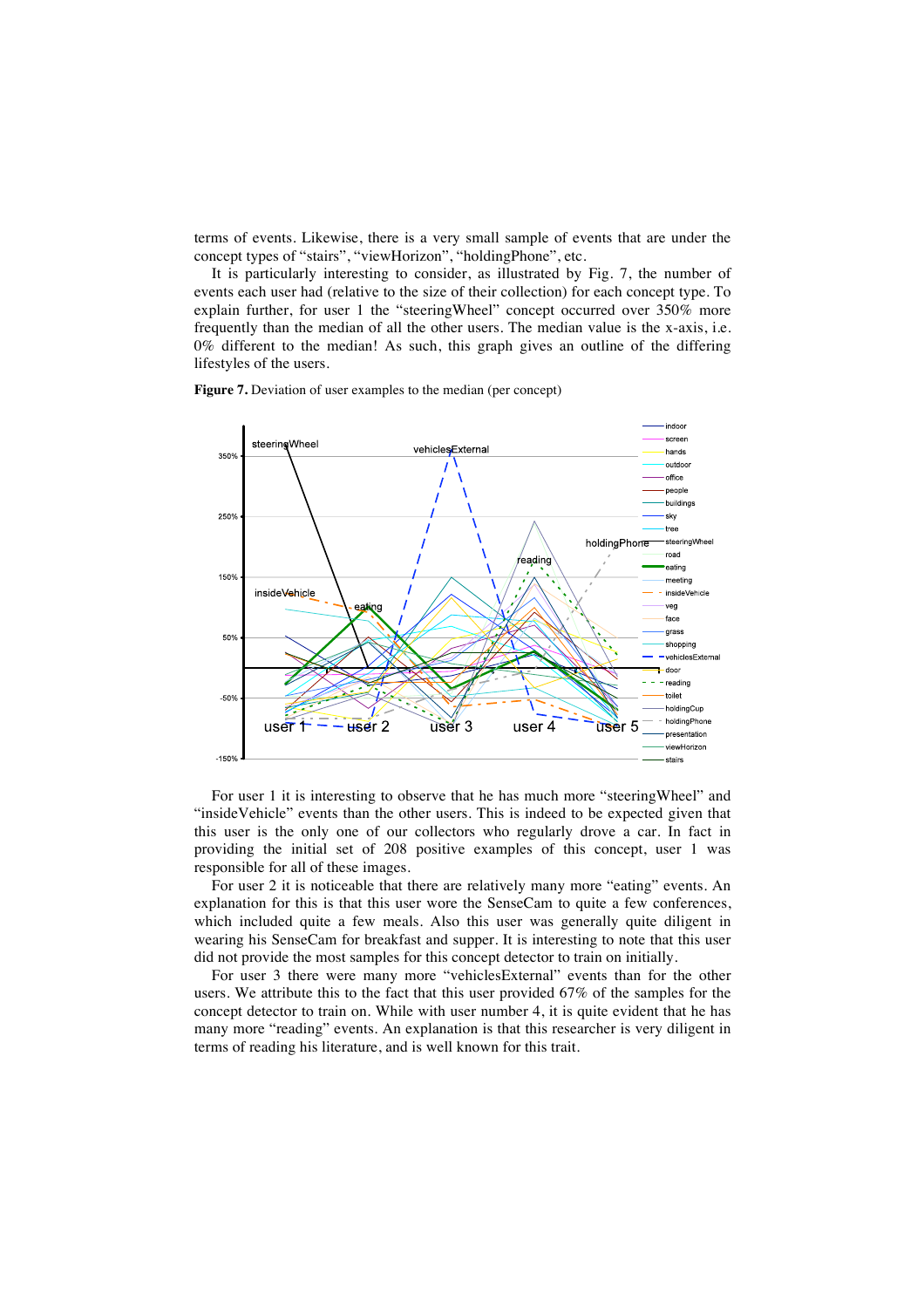User number 5 seemingly had an unusually high number of "holdingPhone" events. We explain this by the fact that this user was conducting experiments with his mobile phone at the time of capturing these SenseCam images. Due to the nature of the experiment he was additionally capturing surrogate image data using the mobile phone's camera and as such was carrying the phone throughout the data collection period. As a result many of his events (relative to the other users) were annotated as being examples of containing the "holdingPhone" concept. Also this user provided 63% of the samples for this particular concept to train on.

### **5 Future Work**

This study was designed to investigate the feasibility of applying automatic concept detection methods in the domain of visual lifelogs. With the reliability of such techniques now validated, a number of explorations still remain.

First, there is a great deal of scope to enhance the robustness of such approaches. For the most part, frames which compose an event tend to be temporally consistent in their visual properties and in the concepts they contain. There is potential to leverage this property to further validate the presence of a concept. In addition to the photos the SenseCam captures, it also continually records the readings from its onboard sensors (light, temperature, accelerometer). The measurements taken from these sensors could be useful to augment and enhance the detection of the concepts from visual features or to detect wholly new 'activity-centric' concepts as in [6]. Other contextual sources such as Bluetooth and GPS could also be used in augmentation [4].

Concept based retrieval has been extremely effective in the domain of digital video [24]. As such retrieval using automatically detected concepts within visual lifelogs should be explored. The performance and utility of such concept-based retrieval approaches should be compared with other methods such as using social context [4].

Finally, exploration into semi-automatic concept annotation of a collection could be achieved through active learning. This would offer the ability to create and train new concept detectors as users explore and annotate their collections. By enabling efficient automatic annotation of new content, while providing flexibility to users to personalise and extend the set of concepts, further utility would be added to lifelogs.

### **6 Conclusions**

In order to fulfill Bush's MEMEX vision we must seek to offer rapid and flexible access to the contents of a visual, multimedia lifelog. However, as such collections are extremely voluminous and ever-growing, this is particularly challenging. Manual browsing or annotation of the collection to enable retrieval is impractical and we must seek automatic methods to provide reliable annotations to the contents of a visual lifelog. We have documented the process of applying automatic detectors for 27 everyday semantic concepts to a large collection of SenseCam images, and rigorously validated the outcomes. Nine annotators manually judged the accuracy of the output for these 27 concepts on a subset of 95,000 lifelog images spanning five users. We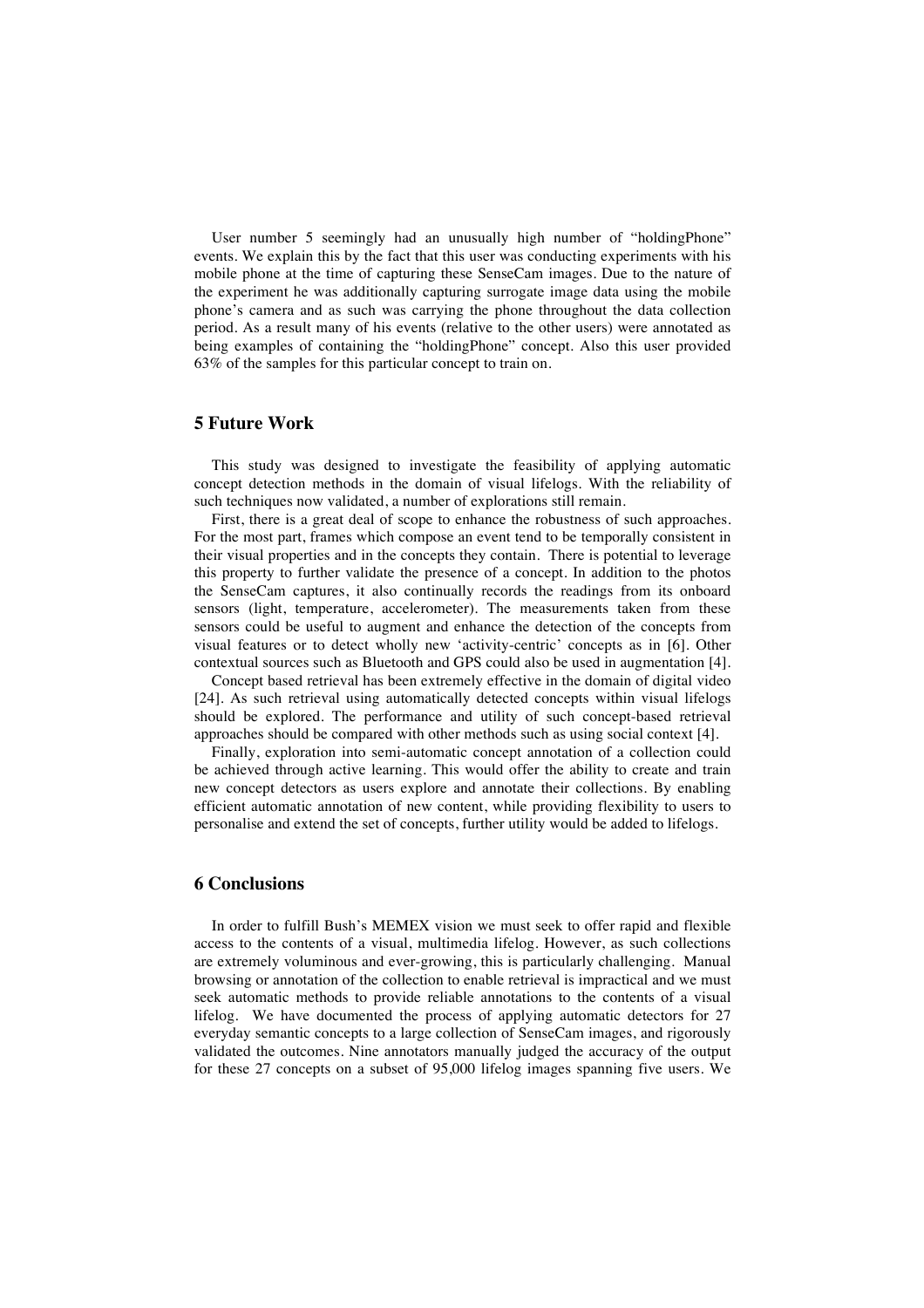found that while the concepts' accuracy is varied, depending on the complexity and level of semantics the detector tried to extract from an image, they are largely reliable and offer on average a precision of 57% for positive matches and 93% for negative matches within such a collection.

Furthermore, using the output of the concept detection process, we have been able to identify trends and make inferences into the lifestyles of our 5 users. These inferences were based on the system judgments made for the 27 concepts on an extended collection of almost 220,000 images. By intelligently correlating semantic concepts with previously segmented events or 'activities', we have been able to determine the occurrence of a concept in the users' activities e.g. user 2 has 52 eating events. We have determined through qualitative means that this approach is promising for the identification of concept patterns which occur within an individual's visual lifelog and more generally the concepts of interest and importance for an individual.

These results are particularly encouraging and suggest that automatic concept detection methods translate well to the novel domain of visual lifelogs. Once applied to such a collection it offers the ability to enable a range of opportunities, with the most important being the efficient automatic annotation and retrieval within such a voluminous collection.

## **Acknowledgements**

We are grateful to the AceMedia project and Microsoft Research for support. This work is supported by the Irish Research Council for Science Engineering and Technology, by Science Foundation Ireland under grant 07/CE/I1147 and by the EU IST-CHORUS project. We also would like to extend our thanks to the participants who made their personal lifelog collection available for these experiments, and who partook in the annotation effort.

#### **References**

- 1. Bell, G., Gemmell, J.: A Digital Life. Scientific American, (2007).
- 2. Bovik, A.C., Clark, M., Geisler, W.S.: Multichannel texture analysis using localized spatial filters. IEEE Transactions on Pattern Analysis and Machine Intelligence 12(1) (1990) 55–73
- 3. Bush V.: As We May Think, Atlantic Monthly, 176, 1, pp. 101-108, (July 1945).
- 4. Byrne, D, Lavelle, B, Doherty, A.R, Jones, G.J.F., Smeaton, A.F. Using Bluetooth and GPS Metadata to Measure Event Similarity in SenseCam Images. In Proc. of IMAI'07, July 2007.
- 5. Chang, C.C., Lin, C.J.: LIBSVM: a library for support vector machines. (2001) Software available at http://www.csie.ntu.edu.tw/˜cjlin/libsvm/.
- 6. DeVaul R.W., Dunn S.: Real-Time Motion Classification for Wearable Computing Applications, 2001, Project paper, http://www.media.mit.edu/wearables/mithril/realtime.pdf
- 7. Doherty, A.R., Byrne, D., Smeaton, A.F., Jones, G.J.F., Hughes, M.: Investigating Keyframe Selection Methods in the Novel Domain of Passively Captured Visual Lifelogs. In: Proc. of the ACM CIVR 2008, Niagara Falls, Canada, (2008).
- 8. Doherty, A.R., Smeaton, A.F.: Automatically Segmenting Lifelog Data Into Events. In Proc. 9th International Workshop on Image Analysis for Multimedia Interactive Services (2008).